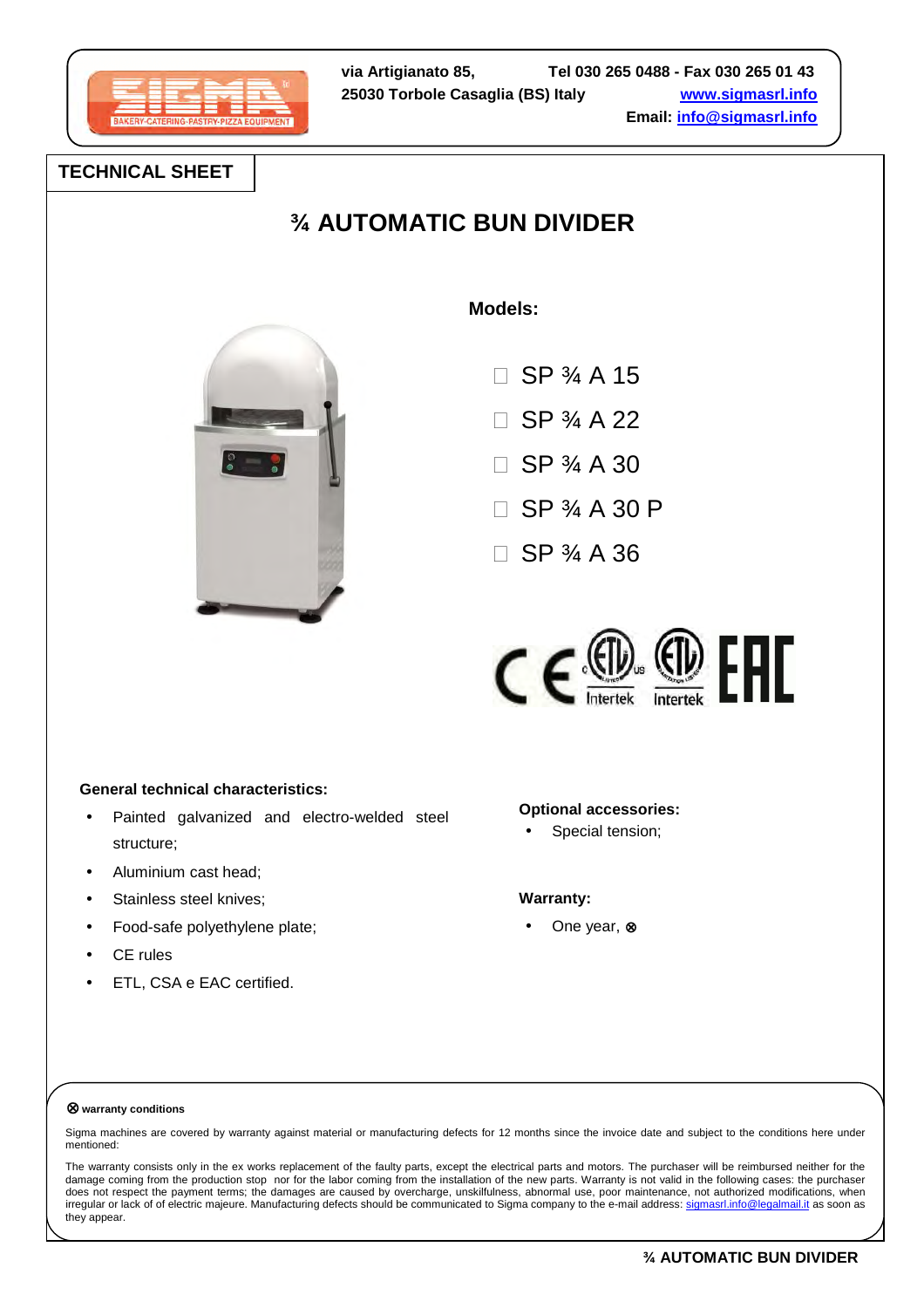**General characteristics**



| <b>MODELS</b> | A [mm]    | B [mm]       | $C$ [mm]     | $D$ [mm]      | <b>Power</b> | Pieces nr. |     | Piece weight<br>[gr] |     | Capacity [kg] |
|---------------|-----------|--------------|--------------|---------------|--------------|------------|-----|----------------------|-----|---------------|
|               |           |              |              |               | [kW]         |            |     | min                  | Max | min           |
| SP 3/4 A 15   | 660 (26") | 680 (26.77") | 665 (26.20") | 1420 (55.90") | 1.3          | 15         | 260 | 100                  | 4   | 1.5           |
| SP 3/4 A 22   | 660 (26") | 680 (26.77") | 665 (26.20") | 1420 (55.90") | 1.3          | 22         | 180 | 50                   | 4   | 1.1           |
| SP 34 A 30    | 660 (26") | 680 (26.77") | 665 (26.20") | 1420 (55.90") | 1.3          | 30         | 135 | 40                   | 4   | 1.2           |
| SP 34 A 30 P  | 660 (26") | 680 (26.77") | 665 (26.20") | 1420 (55.90") | 1.3          | 30         | 90  | 25                   | 2.7 | 0.7           |
| SP 3/4 A 36   | 660 (26") | 680 (26.77") | 665 (26.20") | 1420 (55.90") | 1.3          | 36         | 110 | 34                   | 4   | 1.2           |

**Voltage:** 400V/3/50Hz (**Optional:** special voltages)

**Description:** Hydraulic machine, with two cylinders for pressing and one cylinder for cutting.

Control panel that allows adjustment of pressing and shaping chamber opening times. Rounding is carried out with a lever. Knife cleaning button. Can store up to 10 different programs and language can be changed according to the user's needs. The machine is supplied with no. 3 plates.

# **Weight information**

| <b>Models</b> | Net weight    | <b>Gross weight</b> |
|---------------|---------------|---------------------|
| SP 3⁄4 A 15   | 230kg (507lb) | 255kg (562.2lb)     |
| SP 3/4 A 22   | 230kg (507lb) | 255kg (562.2lb)     |
| SP 34 A 30    | 230kg (507lb) | 255kg (562.2lb)     |
| SP 34 A 30 P  | 230kg (507lb) | 255kg (562.2lb)     |
| SP 3⁄4 A 36   | 230kg (507lb) | 255kg (562.2lb)     |

#### **Information on the packaging**

| <b>MODELS</b> | Packaging                           |                                 |  |  |  |  |
|---------------|-------------------------------------|---------------------------------|--|--|--|--|
|               | <b>Dimensions [mm]</b>              | Volume $[m^3]$                  |  |  |  |  |
| SP 3⁄4 A 15   | 750x750x1650 (29.53"x29.53"x64.96") | 0.93(32.84 ft <sup>3</sup> )    |  |  |  |  |
| SP 3/4 A 22   | 750x750x1650 (29.53"x29.53"x64.96") | 0.93(32.84 ft <sup>3</sup> )    |  |  |  |  |
| SP 34 A 30    | 750x750x1650 (29.53"x29.53"x64.96") | $0.93$ (32.84 ft <sup>3</sup> ) |  |  |  |  |
| SP 34 A 30 P  | 750x750x1650 (29.53"x29.53"x64.96") | 0.93(32.84 ft <sup>3</sup> )    |  |  |  |  |
| SP 34 A 36    | 750x750x1650 (29.53"x29.53"x64.96") | $0.93(32.84 ft^3)$              |  |  |  |  |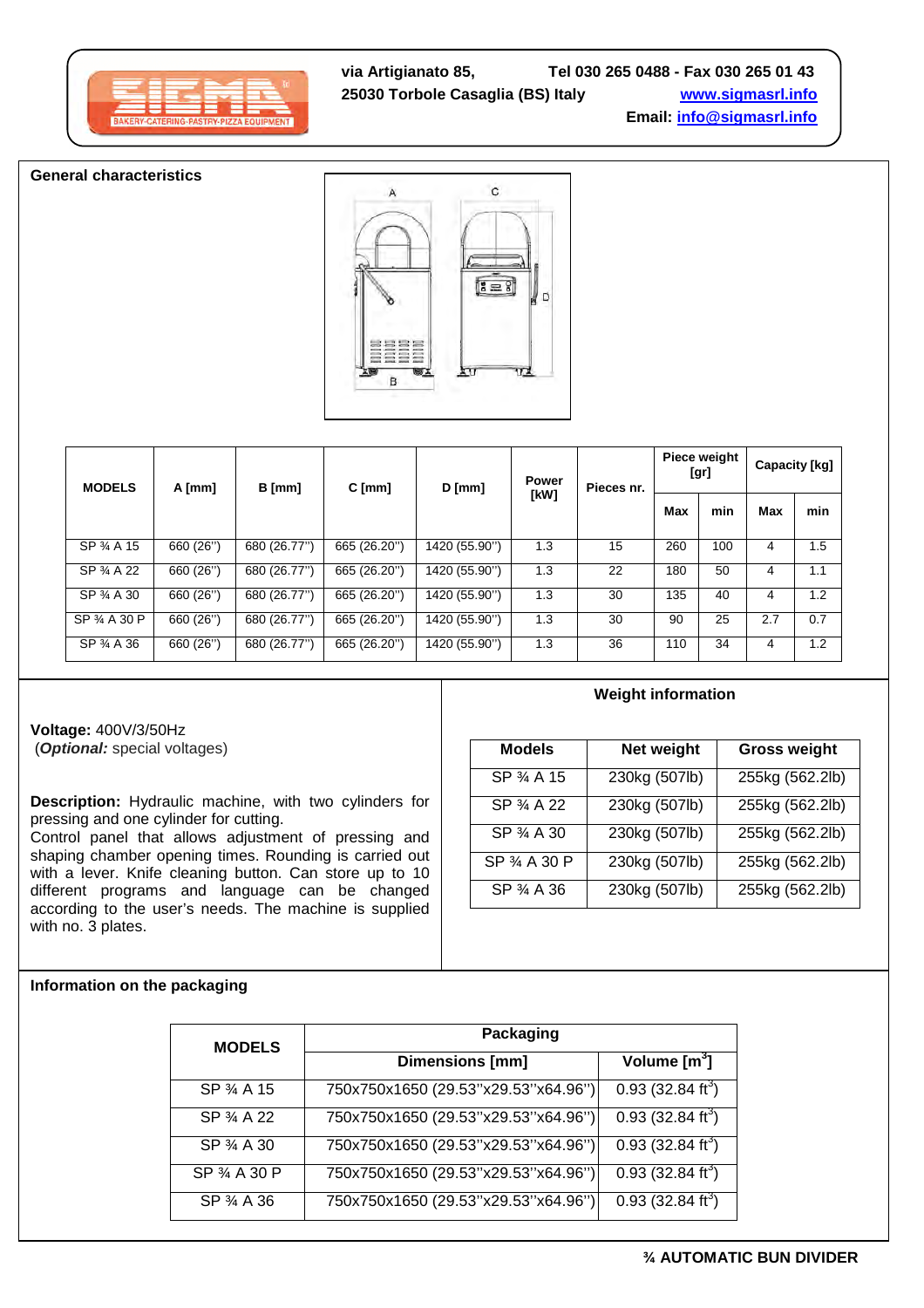

# **TECHNICAL SHEET**

# **AUTOMATIC BUN DIVIDER**



 **Models:**

| SPA 15          |
|-----------------|
| SPA 22          |
| SPA 30          |
| <b>SPA 30 P</b> |
| SPA 36          |

 $C \in \circledast$   $\circledast$   $F$   $F$ 

# **General technical characteristics:**

- Painted galvanized and electro-welded steel structure;
- Aluminium cast head;
- Stainless steel knives;
- Food-safe polyethylene plate;
- **CE** rules
- ETL, CSA e EAC certified.

# **Optional accessories:**

Special tension;

#### **Warranty:**

• One year, ⊗

#### ⊗ **warranty conditions**

Sigma machines are covered by warranty against material or manufacturing defects for 12 months since the invoice date and subject to the conditions here under mentioned:

The warranty consists only in the ex works replacement of the faulty parts, except the electrical parts and motors. The purchaser will be reimbursed neither for the damage coming from the production stop nor for the labor coming from the installation of the new parts. Warranty is not valid in the following cases: the purchaser does not respect the payment terms; the damages are caused by overcharge, unskilfulness, abnormal use, poor maintenance, not authorized modifications, when irregular or lack of of electric majeure. Manufacturing defects should be communicated to Sigma company to the e-mail address: sigmasrl.info@legalmail.it as soon as they appear.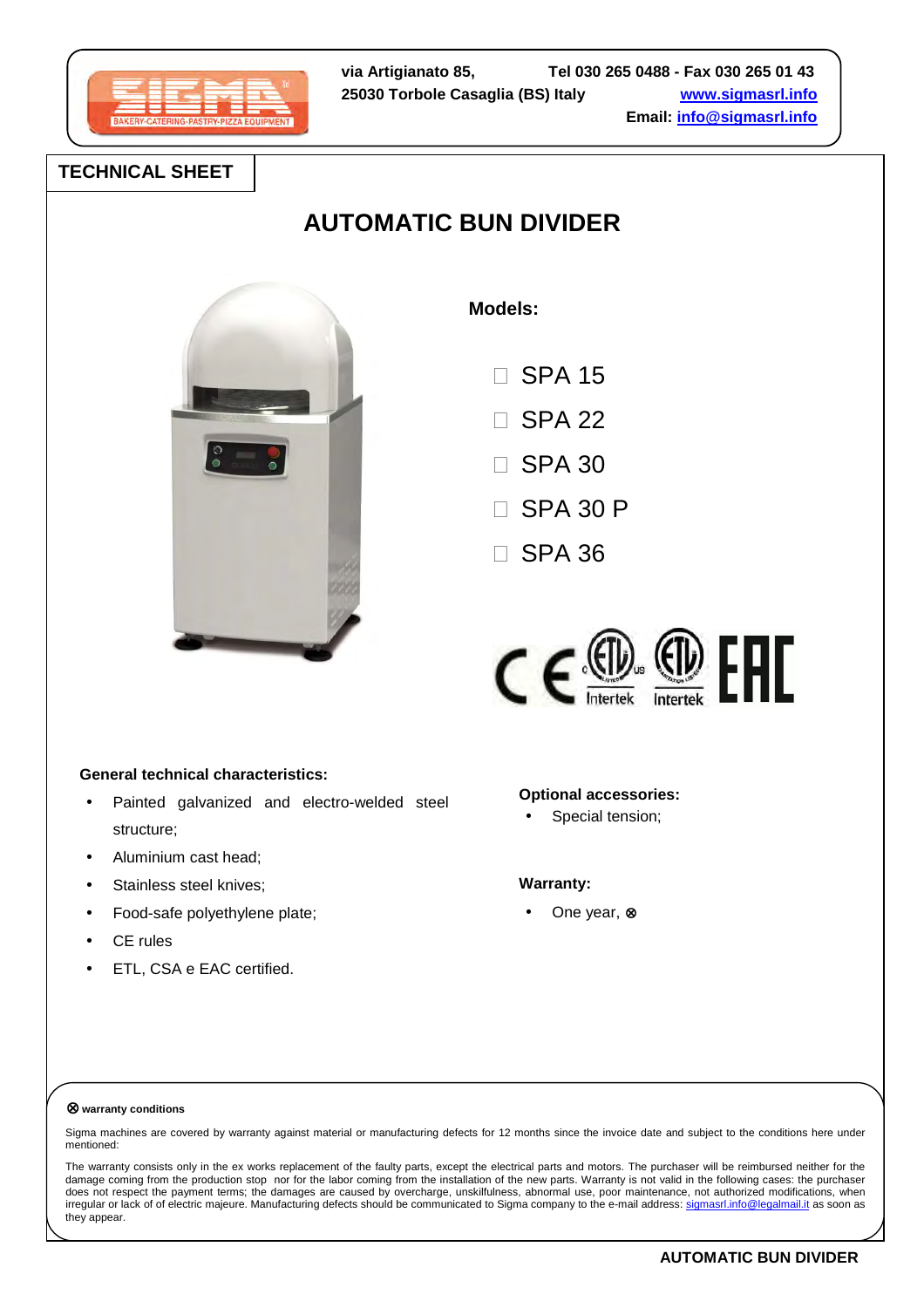#### **General characteristics**



| <b>MODELS</b>   | $A$ [mm]  | B [mm]       | $C$ [mm]      | Power | Pieces nr. |     | <b>Piece weight</b><br>[gr] | Capacity [kg] |     |
|-----------------|-----------|--------------|---------------|-------|------------|-----|-----------------------------|---------------|-----|
|                 |           |              |               | [kW]  |            | Max | min                         | Max           | min |
| <b>SPA 15</b>   | 660 (26") | 605 (23.82") | 1420 (55.90") | 1.3   | 15         | 260 | 100                         | 4             | 1.5 |
| <b>SPA 22</b>   | 660 (26") | 605 (23.82") | 1420 (55.90") | 1.3   | 22         | 180 | 50                          | 4             | 1.1 |
| <b>SPA 30</b>   | 660 (26") | 605 (23.82") | 1420 (55.90") | 1.3   | 30         | 135 | 40                          | 4             | 1.2 |
| <b>SPA 30 P</b> | 660 (26") | 605 (23.82") | 1420 (55.90") | 1.3   | 30         | 90  | 25                          | 2.7           | 0.7 |
| SPA 36          | 660 (26") | 605 (23.82") | 1420 (55.90") | 1.3   | 36         | 110 | 34                          | 4             | 1.2 |

**Voltage:** 400V/3/50Hz (**Optional:** special voltages)

**Description:** Hydraulic machine, with two cylinders for pressing, one cylinder for cutting and one for rounding. Control panel that allows adjustment of pressing, rounding and shaping chamber opening times. Knife cleaning button. Can store up to 10 different programs and language can be changed according to the user's needs. The machine is supplied with no. 3 plates.

# **Weight information**

| <b>Models</b>     | Net weight    | <b>Gross weight</b> |
|-------------------|---------------|---------------------|
| <b>SPA 15</b>     | 230kg (507lb) | 255kg (562.2lb)     |
| SPA <sub>22</sub> | 230kg (507lb) | 255kg (562.2lb)     |
| <b>SPA 30</b>     | 230kg (507lb) | 255kg (562.2lb)     |
| <b>SPA 30 P</b>   | 230kg (507lb) | 255kg (562.2lb)     |
| <b>SPA 36</b>     | 230kg (507lb) | 255kg (562.2lb)     |

#### **Information on the packaging**

| <b>MODELS</b>   | Packaging                           |                                            |  |  |  |  |
|-----------------|-------------------------------------|--------------------------------------------|--|--|--|--|
|                 | <b>Dimensions [mm]</b>              | Volume $[m^3]$                             |  |  |  |  |
| <b>SPA 15</b>   | 750x750x1650 (29.53"x29.53"x64.96") | $0.93$ (32.84 ft <sup>3</sup> )            |  |  |  |  |
| SPA 22          | 750x750x1650 (29.53"x29.53"x64.96") | $\overline{0.93}$ (32.84 ft <sup>3</sup> ) |  |  |  |  |
| <b>SPA 30</b>   | 750x750x1650 (29.53"x29.53"x64.96") | $0.93$ (32.84 ft <sup>3</sup> )            |  |  |  |  |
| <b>SPA 30 P</b> | 750x750x1650 (29.53"x29.53"x64.96") | $\overline{0.93}$ (32.84 ft <sup>3</sup> ) |  |  |  |  |
| SPA 36          | 750x750x1650 (29.53"x29.53"x64.96") | 0.93 (32.84 ft <sup>3</sup> )              |  |  |  |  |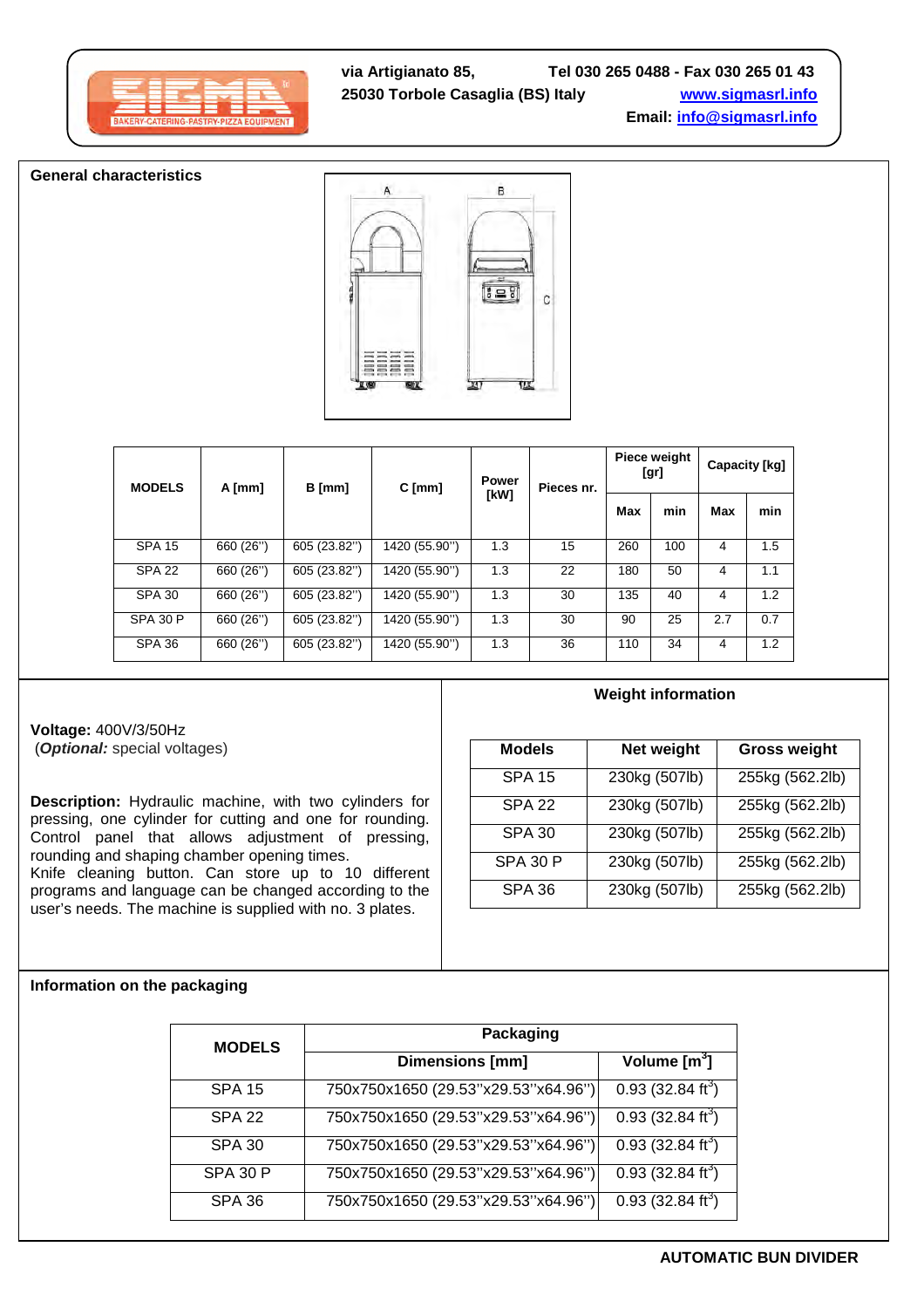

# **TECHNICAL SHEET**

# **SEMI AUTOMATIC BUN DIVIDER**



 **Models:**

 SPM 15 SPM 22 SPM 30

SPM 30P

SPM 36



# **General technical characteristics:**

- Painted galvanized and electro-welded steel structure;
- Aluminium cast head;
- Stainless steel knives;
- Food-safe polyethylene plate;
- CE rules
- ETL, CSA e EAC certified.

# **Optional accessories:**

Special tension;

# **Warranty:**

• One year, ⊗

#### ⊗ **warranty conditions**

Sigma machines are covered by warranty against material or manufacturing defects for 12 months since the invoice date and subject to the conditions here under mentioned:

The warranty consists only in the ex works replacement of the faulty parts, except the electrical parts and motors. The purchaser will be reimbursed neither for the damage coming from the production stop nor for the labor coming from the installation of the new parts. Warranty is not valid in the following cases: the purchaser does not respect the payment terms; the damages are caused by overcharge, unskilfulness, abnormal use, poor maintenance, not authorized modifications, when irregular or lack of of electric majeure. Manufacturing defects should be communicated to Sigma company to the e-mail address: sigmasrl.info@legalmail.it as soon as they appear.